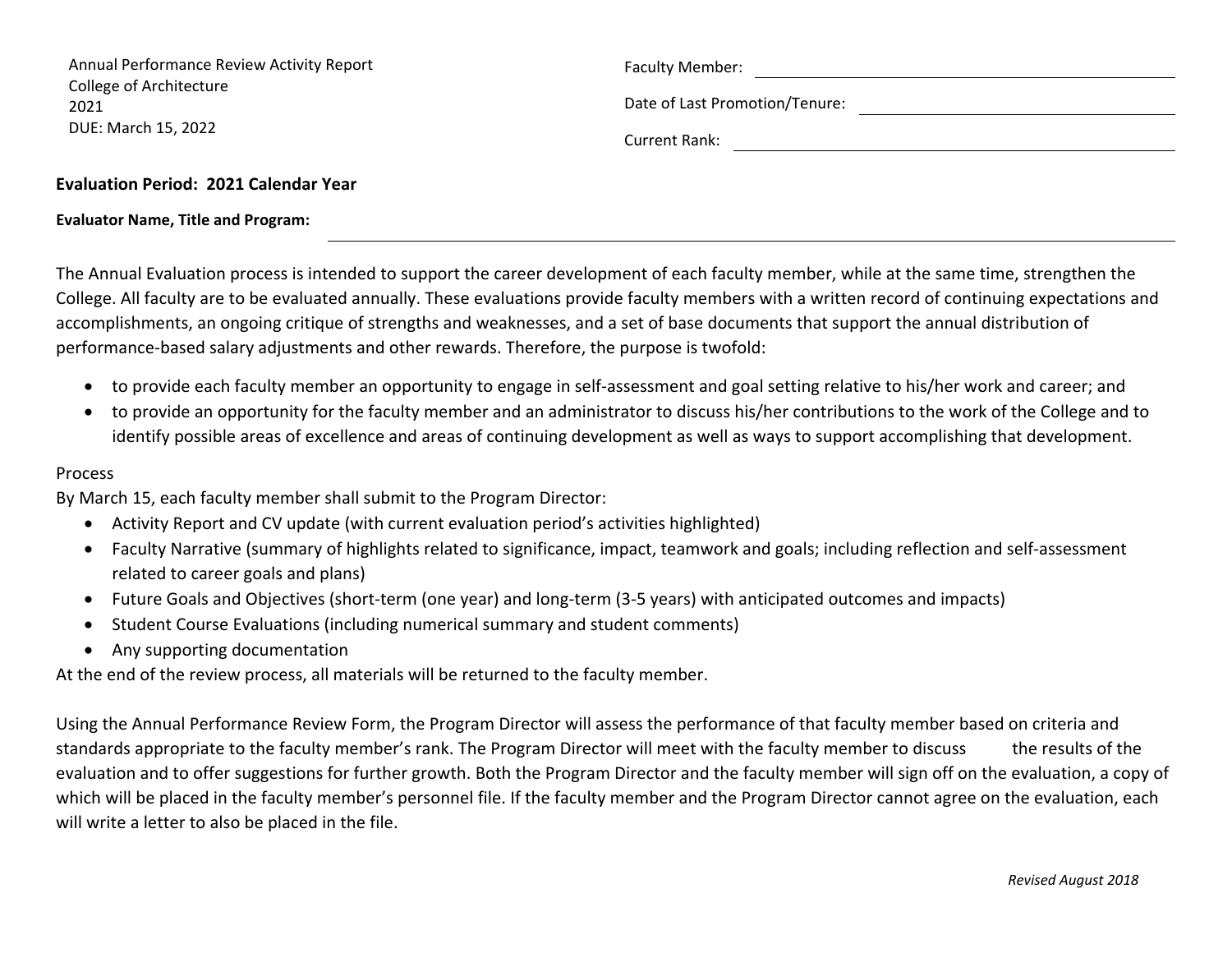| Annual Performance Review Activity Report | <b>Faculty Member:</b>         |
|-------------------------------------------|--------------------------------|
| College of Architecture                   |                                |
| 2021                                      | Date of Last Promotion/Tenure: |
| DUE: March 15, 2022                       |                                |
|                                           | Current Rank:                  |

**Faculty Summary.** *A summary of the highlights related to significance, impact, teamwork and goals.*

# **Apportionment: % Teaching (T) % Research/Creative Activity (R/CA) % Service (S) % Admin**

## **Goals and Objectives for the period (2021) being evaluated**

| G1.     |  |
|---------|--|
| $-$ G2. |  |
| G3.     |  |
| G4.     |  |
| G5.     |  |

#### **Performance Activities for the period (2021) being evaluated** *(list completed and in progress)*

| 2021<br>Goal(s) | <b>Activity</b>                                                                                                                                                                                   | R<br>СA | S | Evidence                                                                                                                                                                                                                                                             | Impact                                                                                                                                                                             | <b>Faculty Comment</b>                                                                                                                                       | Evaluator<br>Comments *as<br>appropriate |
|-----------------|---------------------------------------------------------------------------------------------------------------------------------------------------------------------------------------------------|---------|---|----------------------------------------------------------------------------------------------------------------------------------------------------------------------------------------------------------------------------------------------------------------------|------------------------------------------------------------------------------------------------------------------------------------------------------------------------------------|--------------------------------------------------------------------------------------------------------------------------------------------------------------|------------------------------------------|
|                 | As listed in CoA<br>Guidelines: 89-132 (T),<br>166-214 (R), 241-303<br>$(S)$ .<br>List activity similar to<br>CV entry. Include co-<br>authors, date of<br>completion (or in<br>progress), venue, |         |   | As listed in CoA Guidelines: 62-76,<br>135-165 (T), 216-239(R), 305-326 (S).<br>Include selection process (double<br>blind peer reviewed, peer reviewed,<br>editorial selected, jury reviewed,<br>invited) and what was evaluated<br>(abstract, paper, poster, etc.) | Dissemination (self,<br>regional, national,<br>international),<br>acceptance rate journal<br>impact factor,<br>publication prestige,<br>presentation or<br>conference significance | Add additional<br>information or<br>comments as needed<br>(describe work<br>accomplished, project<br>completion date,<br>expected publication<br>date, etc.) |                                          |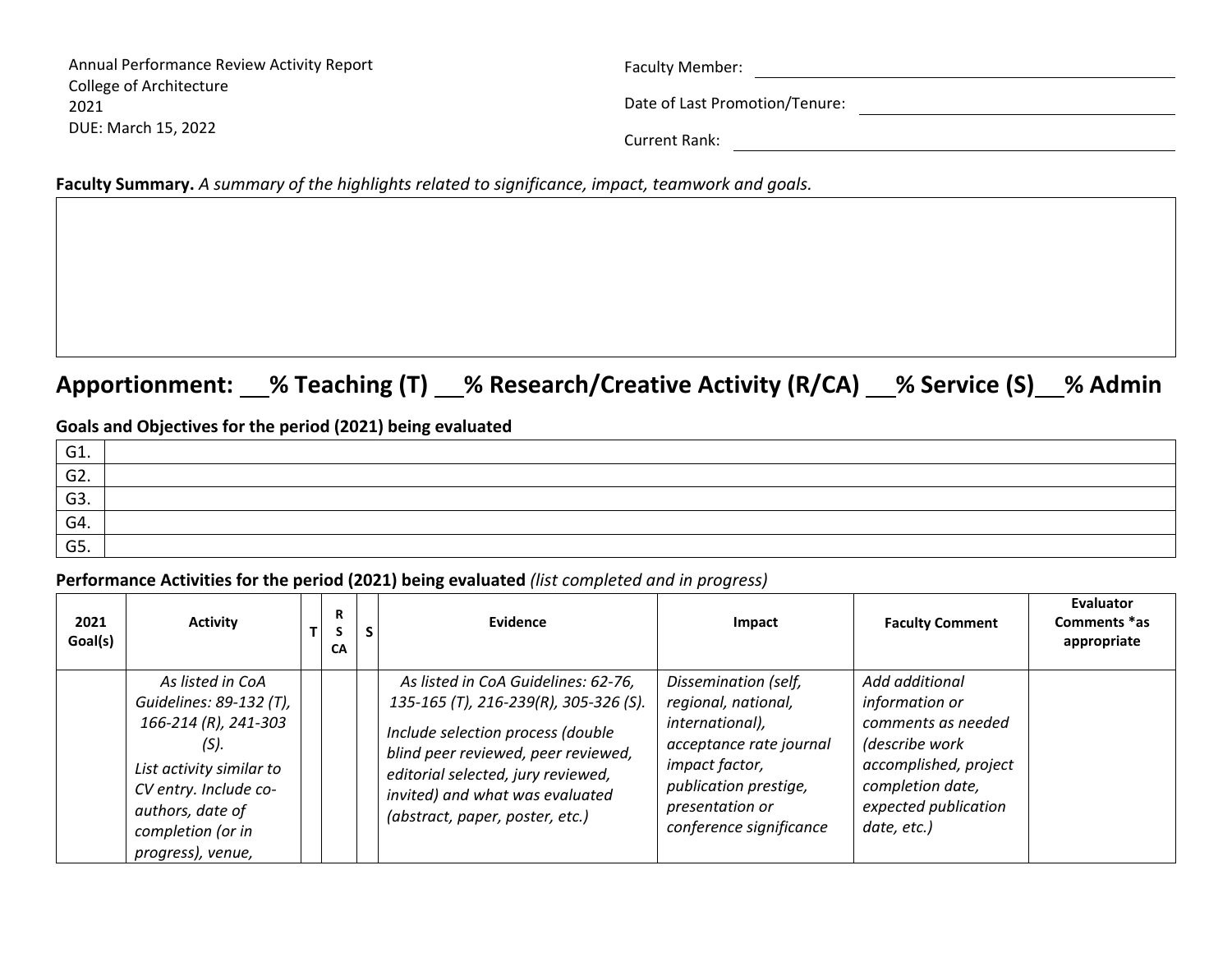Annual Performance Review Activity Report College of Architecture 2021DUE: March 15, 2022

Faculty Member:

Date of Last Promotion/Tenure:

Current Rank:

| 2021<br>Goal(s) | <b>Activity</b>   | R<br>$\mathbf{z}$<br>CA | S | Evidence | Impact | <b>Faculty Comment</b> | Evaluator<br>Comments *as<br>appropriate |
|-----------------|-------------------|-------------------------|---|----------|--------|------------------------|------------------------------------------|
|                 | funding agent, or |                         |   |          |        |                        |                                          |
|                 | journal.          |                         |   |          |        |                        |                                          |
|                 |                   |                         |   |          |        |                        |                                          |
|                 |                   |                         |   |          |        |                        |                                          |
|                 |                   |                         |   |          |        |                        |                                          |
|                 |                   |                         |   |          |        |                        |                                          |
|                 |                   |                         |   |          |        |                        |                                          |
|                 |                   |                         |   |          |        |                        |                                          |
|                 |                   |                         |   |          |        |                        |                                          |
|                 |                   |                         |   |          |        |                        |                                          |

**Faculty Reflection Statement.** *A reflection related to significance, impact, teamwork and goals.*

Evaluator Comments. Please provide information related to impact, areas of excellence, areas needing improvement and provide an overall **rating of Below Expectations, Meets Expectations or Exceeds Expectations in each of the 3 areas below.**

**Evaluator Comments: Teaching**